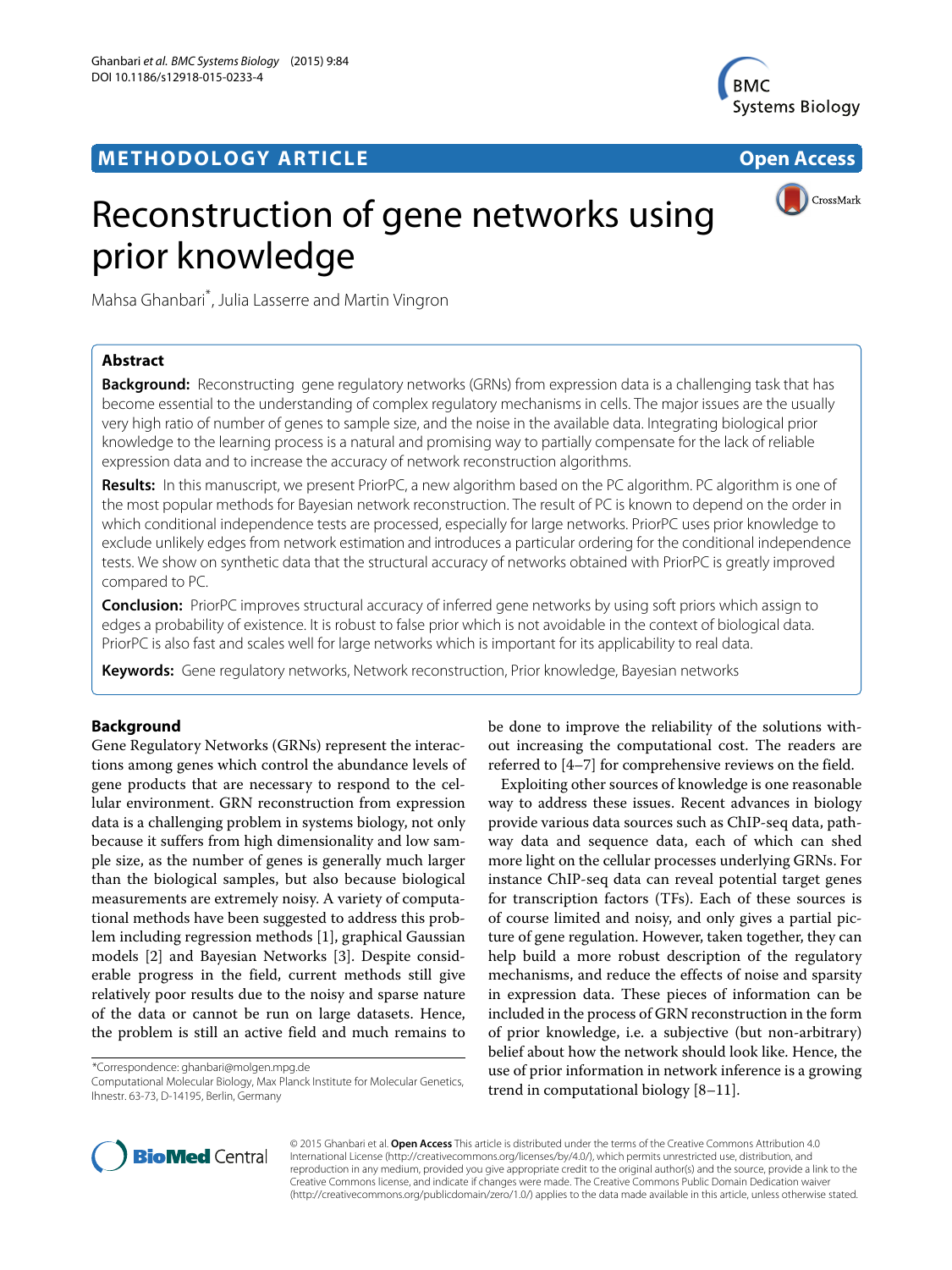Prior knowledge can be applied by discarding edges that are a priori unwanted, and enforcing edges that are a priori wanted. However we do not always have this level of confidence, particularly in biology where associations are difficult to establish. Another way is to set a prior to 1 when an edge is wanted, and to 0 when an edge is undesirable. However not all sources of prior knowledge are reliable, and when combining several, there may be inconsistencies to resolve, so potential errors should be accounted for and uncertainty modeled. In addition, not all of the edges have the same level of confidence. For instance when using ChIP-seq data, not all potential target genes for a specific TF have the same probability to be functional. In this case, the binding affinity of TF to TF binding sites is a proper proxy for functionality which can be converted into a probability. We believe that soft priors, which represent the probability of existence of an edge, are better suited for our application.

Prior information about gene interactions in GRNs is typically converted into a prior knowledge matrix *B*, in which each entry  $b_{ii}$  represents the confidence about the existence of an interaction between two nodes  $X_i$  and *Xj* [\[9\]](#page-10-2), where nodes represent genes. Entries in *B* range from 0 to 1, where 0 stands for the strongest belief in the absence of an edge and 1 for the strongest belief in the existence of an edge. If no information about the edge between  $X_i$  and  $X_j$  is available,  $b_{ij}$  is set to 0.5. How to include this prior matrix into the reconstruction process depends of course on the algorithm used to construct the GRN.

One of the most popular tools to model GRNs is Bayesian networks (BNs). A BN is a graphical representation for probabilistic relationships among a set of random variables  $V = \{X_1, \ldots, X_n\}$ . The first component of a BN is its structure *G*, represented by a directed acyclic graph (DAG). A DAG is a graph containing only directed edges and no cycles, and the skeleton of a DAG is the DAG itself where directionality has been removed. Nodes correspond to the random variables in *V* and edges encode conditional dependencies over *V*. The second component of a BN is a set of distributions  $\{P_i(X_i | \text{parents}(X_i, G))\}$ that are respectively conditioned on the parents of  $X_i$  in *G*, where a parent of  $X_i$  is a node  $X_j$  such that the edge  $X_i \rightarrow X_i$  is in *G*. Together, *G* and  $\{P_i\}$  define a joint probability distribution *P* over *V*, written  $P(X_1, \ldots, X_n)$  =  $\prod_i P_i(X_i | \text{parents}(X_i, G)).$ 

A DAG *G* and a probability distribution *P* are reciprocally faithful if and only if the conditional independencies (CIs) among the variables in *V* with respect to *P* are exactly those encoded by *G*. The faithful assumption in BNs implies that there is an edge between nodes *Xi* and *Xj* in the skeleton of *G* if and only if for all  $Y \subset V\setminus\{X_i, X_j\}$ ,  $X_i$  and  $X_j$  are conditionally dependent given *Y*. By logical negation, there is no edge between nodes  $X_i$  and  $X_j$  in  $G$  if and only if there exists a set of nodes  $Y \subset V\setminus\{X_i, X_j\}$  such that  $X_i$  and  $X_j$  are conditionally independent given *Y*. Two variables  $X_i$  and  $X_j$  are conditionally independent with respect to a probability distribution *P* given a set of variables *Y*, if  $P(X_i, X_i|Y) = P(X_i|Y)P(X_i|Y)$  which denoted as  $(X_i \perp\!\!\!\perp X_j | Y)$  and can be estimated from the data with a conditional independence (CI) test.

Learning methods to reconstruct the structure of BNs mostly fall into two categories: score-based methods and constraint-based methods [\[12\]](#page-10-3). Score-based methods search the space of all possible DAGs to identify the network which maximizes a penalized likelihood function. Such algorithms include prior knowledge naturally through a prior distribution over the structure which can also serve as penalization. However these methods are computationally expensive and do not scale well.

Constraint-based methods involve the repeated use of CI tests. Under the assumption of faithfulness, if there is no  $Y \subset V \setminus \{X_i, X_j\}$  such that  $(X_i \perp\!\!\!\perp X_j | Y)$  holds true, there is an edge between  $X_i$  and  $X_j$ . The naïve algorithm decides on the presence of an edge by conditioning on all possible *Y*. However, the naïve approach scales poorly and becomes infeasible for large networks due to the super exponential growth of the number of tests with respect to the number of nodes.

Most algorithms that allow prior knowledge fall into the class of BNs. Indeed BNs can include prior information very naturally via a prior distribution over network structures. For instance Imoto et al. [\[8\]](#page-10-0) define a prior distribution on network structures as a Gibbs distribution in which the prior knowledge is encoded via an energy function. Werhli et al. [\[9\]](#page-10-2) have extended their work to integrate multiple sources of prior knowledge and for each source express the energy function as the absolute difference between the network structure and prior knowledge matrix. However, these algorithms are not applicable for large networks because of their complexity. Some other methods fall into the class of regularized regression where regularization is applied to regression methods to infer a limited number of edges, thereby favoring important ones [\[10\]](#page-10-4). One can also use prior information to define the training dataset for a supervised method which uses this information in order to guide the inference engine for the prediction of new interactions [\[13\]](#page-10-5).

The PC algorithm [\[14\]](#page-10-6), or PC, is a popular constraintbased method which drastically reduces the number of CI tests by avoiding unnecessary ones, thereby allowing the reconstruction of larger networks. In fact, it has been shown [\[15\]](#page-10-7) that PC scales well for sparse graphs and that, in the case where the number of nodes is much larger than the sample size, it is asymptotically consistent for finding the skeleton of a DAG, assuming the data follows a multivariate Gaussian distribution. However, by nature, the performance of PC relies heavily on the accuracy of its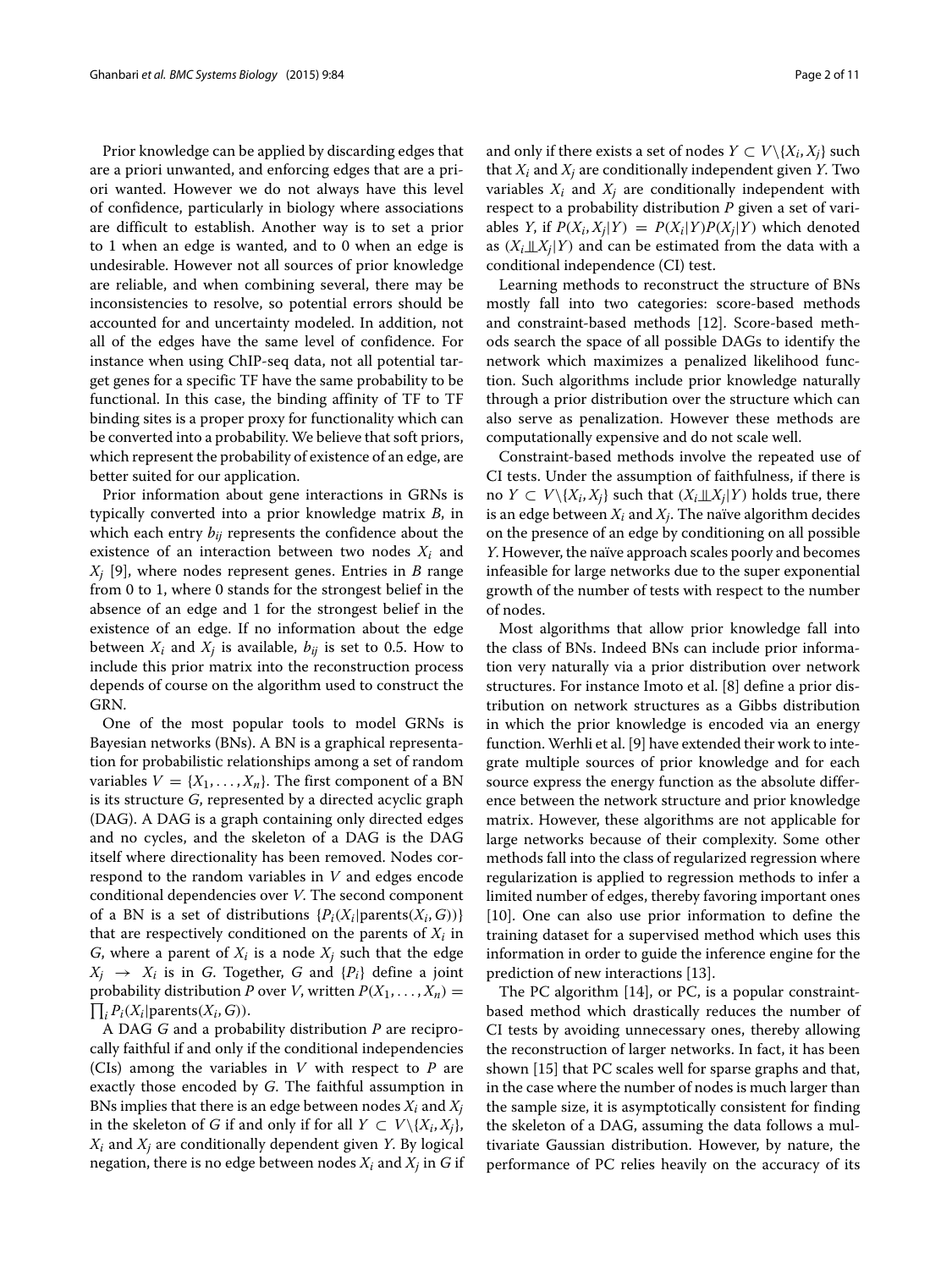inner CI tests, which is not guaranteed in the presence of limited sample size and noisy data. If erroneous decisions are made, the output of PC depends on the order in which the variables are given.

In this work, we modify the PC algorithm to include prior knowledge. We first exclude the unlikely edges and then exploit the order dependency of PC by favoring unwanted edges for early testing, thus holding wanted edges out for late testing. The resulting algorithm is referred to as PriorPC. Prior knowledge is particularly advantageous when the quality of the CI tests is questionable, for example as mentioned above when data is high-dimensional and few samples are available, as is typical for gene regulatory networks.

The area under the receiver-operating characteristic curve (ROC) noted AUROC and the area under the precision recall curve (PRC) noted AUPRC are used to evaluate all presented algorithms. Following Greenfield et al. [\[10\]](#page-10-4), our method PriorPC is evaluated on one dataset containing *Bacillus subtilis* expression data [\[16\]](#page-10-8), and two datasets from the DREAM (Dialogue for Reverse Engineering Assessments and Methods) challenge, and for the *E. coli* and *B. subtilis* datasets only the nodes that are linked to at least one other node in the gold standard are considered for evaluation.

Our results show that the precision of the networks obtained with PriorPC is greatly improved over that of the networks obtained with PC, for every dataset. The performance further increases as the amount of prior increases, which shows consistency of our method. Additionally, the method performs better than PC even when noisy priors are included in the prior matrix, which shows robustness. Finally, the part of the network which is not subjected to prior knowledge is not negatively affected by the prior information on other edges. We also compare our result to a recently published work [\[10\]](#page-10-4) where they modify regression methods to incorporate the prior knowledge.

### **Methods**

# **The PC algorithm**

The original PC algorithm is an unsupervised method which consists of two main steps: building the skeleton of the graph and determining the orientation of the edges. In the remainder of this manuscript, we will consider the skeleton only, and PC will stand for the first part of the original PC algorithm.

PC takes as input a set of variables *V* and an ordering order(*V*) over *V*, and returns the skeleton of the graph *G*. It starts with a complete undirected graph, where all the nodes in *V* are connected to one another, and edges are then removed iteratively based on CIs. For every ordered pair of adjacent nodes  $(X_i, X_j)$ , all CIs  $(X_i \perp\!\!\!\perp X_j | Y)$  where *Y* is a subset of all nodes adjacent to  $X_i$  are computed

in order to find a set  $Y^*$  such that  $(X_i \mathop{\perp\!\!\!\perp} X_j | Y^*)$  holds true.

*Y* is at first the empty set (zero-order test), then each variable  $X_d$  in turn following order( $V$ ) (first-order test), then all possible pairs of potentials variables  $(X_d, X_e)$  following order(*V*) (second-order test) and so on, until a *Y*∗ is identified or possible conditions have been exhausted. If a  $Y^*$  is found, then the edge between  $X_i$  and  $X_j$  is deleted. As the algorithm proceeds, the number of adjacent nodes decreases, and fewer and fewer tests are needed. Assuming a faithful distribution to *G* and perfect CI tests, PC correctly infers the skeleton of *G* [\[14\]](#page-10-6), regardless of order(*V*).

The worst-case complexity of PC is *O*(|*V*| *maxo*), where *maxo* is the maximum order reached in the algorithm. If we denote *q* the maximum number of neighbors of a node in *G*, then *maxo* ∈ { $q$  − 1,  $q$ } [\[14\]](#page-10-6). For reasons of computational effect, we set the maximum order *q* to a value of 5. For sparse networks we expect this figure to exceed the number of actually occurring higher-order interactions, and, in fact, in all cases we have studied the algorithm finished before reaching it.

Although  $order(V)$  determines in which order the CIs should be tested, it has no effect on the output if the CI tests are always correct. The standard choice, used in most implementations, is then the lexicographical ordering. In practice however, CI tests must be performed on the available dataset, containing a limited number of samples for all the nodes in *V*.

The distribution of the variables is assumed to be a multivariate Gaussian, so CIs can be inferred by testing for zero partial correlation [\[17\]](#page-10-9). Let  $\text{cor}(X_i, X_i|Y)$  be the sample partial correlation between  $X_i$  and  $X_j$  given a set  $Y \subseteq V \setminus \{X_i, X_j\}$ , obtained from any method including regression, inversion of part of the covariance matrix or recursion, and  $z(X_i, X_j | Y) = \frac{1}{2} \log \left( \frac{1 + \text{cor}(X_i, X_j | Y)}{1 - \text{cor}(X_i, X_j | Y)} \right)$  $\lambda$ the Fischer's z-transform. The null hypothesis  $\mathcal{H}_0$  :  $\text{cor}(X_i, X_j | Y) = 0$  is then rejected against the two-sided alternative  $\mathcal{H}_A$  :  $\text{cor}(X_i, X_j | Y) \neq 0$  at significance level β if  $|z(X_i, X_j|Y)| \sqrt{n-|Y|-3} > \Phi^{-1}\left(1-\frac{\beta}{2}\right)$ , where  $\Phi$ denotes the cumulative distribution function of a standard normal distribution [\[15\]](#page-10-7). In other word, PC uses the condition  $|z(X_i, X_j|Y)| \sqrt{n-|Y|-3} \le t$  to decide whether  $(X_i \perp \!\!\!\perp X_j | Y)$  holds true where  $t = \Phi^{-1} \left( 1 - \frac{\beta}{2} \right)$ . In this manuscript we used corpcor R package  $[\grave{2}]$  to estimate the partial correlation.

The use of small-sample-sized and noisy datasets (such as biological datasets) in CI tests can induce many false positives and false negatives. Moreover, in the presence of imperfect CI tests, the output of PC also depends on the significance level  $\beta$ , which allows to tune the sparsity of the resulting network but also increases the potential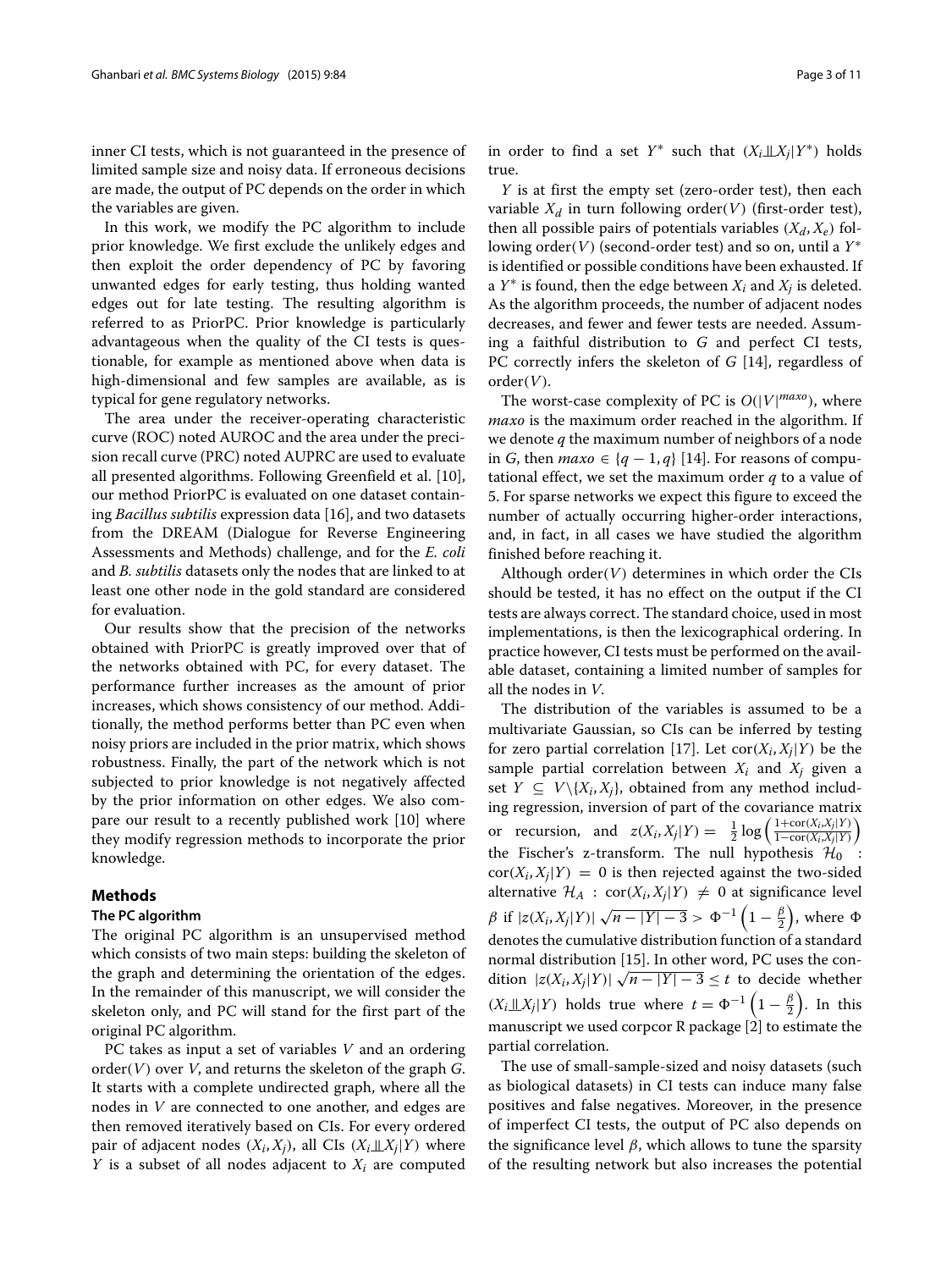for errors. Because of these inevitable mistakes, edges may be wrongly removed or kept, thereby changing the adjacency structure and affecting the edges that are considered for deletion and the CI tests that are further performed. Therefore, the output of PC does depend on  $order(V)$ , particularly when the number of nodes is large. This dependency has a cascading effect that can lead to a drastically different skeleton, rendering PC unstable. We use this weakness to our advantage and modify the ordering to include prior knowledge or/and data-based knowledge.

# **PriorPC**

PriorPC injects prior knowledge into the learning process. It first defines a confidence score for each edge representing the initial belief about existence of the edge. If we know a priori that some edges do not exist in the network, removing them in the early stages of the algorithm leads to more reliable neighborhoods and to a better set of CI tests in the rest of the algorithm. Similarly if we know a priori that some edges ought to be part of the network, keeping them as long as possible can lead to different neighborhoods and therefore to a different resulting skeleton. PriorPC uses confidence score first to discard the worst edges and then to rearrange the CI tests such that edges which are less likely to reflect a real interaction are considered for CI testing first, while edges with a high belief to belong to the network are subjected to CI testing last.

#### *Including prior knowledge*

We introduce a confidence score for each edge indicating the initial belief of existence of the edge which can be simply the prior associated with the edge. However, we do not have prior for all edges and sometimes the prior is not correct and we need the support of data for the edge as well. We define data score *dij* as the normalized multiplication of two *z*-scores resulting from the deviation of the correlation  $cor(X_i, X_j)$  from the two distributions of correlations  $cor(X_i)$ , and  $cor(X_j)$ . If **C** denotes the absolute correlation matrix, the unnormalized score is written  $e_{ij} =$  $\frac{\mathbf{C}_{ij}-\mu_i}{\sigma_i}\mathbf{X}\mathbf{X}$  $\frac{C_{ij}-\mu_j}{\sigma_j}$ , where  $\mu_i$  and  $\sigma_i$  (resp.  $\mu_i$  and  $\sigma_j$ ) are the mean and standard deviation of the correlation values between *Xi* (resp. *Xj*) and all other variables. This is similar to the CLR score  $\sqrt{\left(\frac{\mathbf{M}_{ij}-\mu_i}{\sigma_i}\right)^2 + \left(\frac{\mathbf{M}_{ij}-\mu_j}{\sigma_j}\right)^2}$  [\[18\]](#page-10-10) with correlation instead of mutual information. The data score is then obtained using  $d_{ij} = \frac{e_{ij}}{\sqrt{e_{ii}}\sqrt{e_{jj}}} = \Big|$  $\frac{\mathbf{C}_{ij}-\mu_i}{\sigma}$  $\overline{c_{ii} - \mu_i}$  $\vert \times \vert$  $\mathbf{C}_{ij} - \mu_j$  $\overline{\mathbf{C}_{jj}-\mu_{j}}$  $\left| \right.$  For the data score to be high, the observed correlation between *Xi* and *Xj* must be far from the average correlation involving  $X_i$  and from the average correlation involving *Xj*.

We define the confidence score  $s_{ij}$  of an edge  $X_i - X_j$  as  $s_{ij} = \alpha \times b_{ij} + (1 - \alpha) \times d_{ij}$ , where  $0 \leq \alpha$ *pha*  $\leq 1$ ,  $b_{ij}$  is the prior associated with the edge and is directly read from the prior matrix *B*, and *dij* is a data-based score. While *bij* encodes our belief in the existence of the edge,  $d_{ij}$  indicates how well the edge is supported by the data. To have a high confidence score, an edge must be supported by the prior or the data. Which source matters most depends on  $\alpha$ .

# *Discarding the worst edges*

Edges are ranked by decreasing confidence score *sij*. All edges after the top  $N_E \simeq 3 \times |E|$ , where  $|E|$  is the number of expected edges, are discarded. This number stems from the idea that the network should be sparse [\[19\]](#page-10-11), and from the three tier structure of the algorithm developed in the next section. This bold step replaces the zero-order CI tests in PC. Indeed, the zero-order CI tests can also be seen as a deletion step where edges are ordered by decreasing marginal correlation rather than confidence score, and deleted one by one until the CI test reaches the desired threshold. This step is also comparable to a high penalty on the number of edges.

# *3-tier structure*

After discarding the worst edges, the remaining *N<sub>E</sub>* edges are divided into three categories. We convert PC into a 3-tier algorithm, where in each tier a specific category of edges is tested for CIs. We consider the top  $\frac{1}{3}$  of  $N_E$  edges to be strong candidates, the bottom  $\frac{1}{3}$  to be weak candidates, and the remaining  $\frac{1}{3}$  to be average candidates. While PC runs all zero-order CI tests for all edges, then proceeds with the first-order CI tests and so on, PriorPC performs all CI tests of order 1 to 5 for all weak candidates first, then for average candidates, and finally for strong candidates.

If the confidence score of a candidate edge and the subsequent group in which it falls is a good indicator, 3-tier PC can remove more false edges, and faster. For instance, if there is a false edge  $X_i - X_j$  for which  $(X_i \perp\!\!\!\perp X_j | Y =$ *Y*<sub>1</sub>, *Y*<sub>2</sub>) holds true, PC must perform several unnecessary first-order and second-order CI tests before getting to the relevant one. This is not only computationally expensive but also undesirable, because these unnecessary CI tests can cause multiple errors and lead to strong effects as discussed previously. Instead PriorPC removes the worst candidates at the very beginning, and the weak candidates earlier than the other candidates. This also leads to a more reliable neighborhood and CI tests when assessing strong candidates.

## **Edge ranking by bootstrapping**

To build smooth ROC and PR curves, the algorithm can provide as output a ranking of the edges. Note that this ranking is not the same as the one given by the confidence score. Instead this ranking can be seen as a ranking a posteriori, where prior information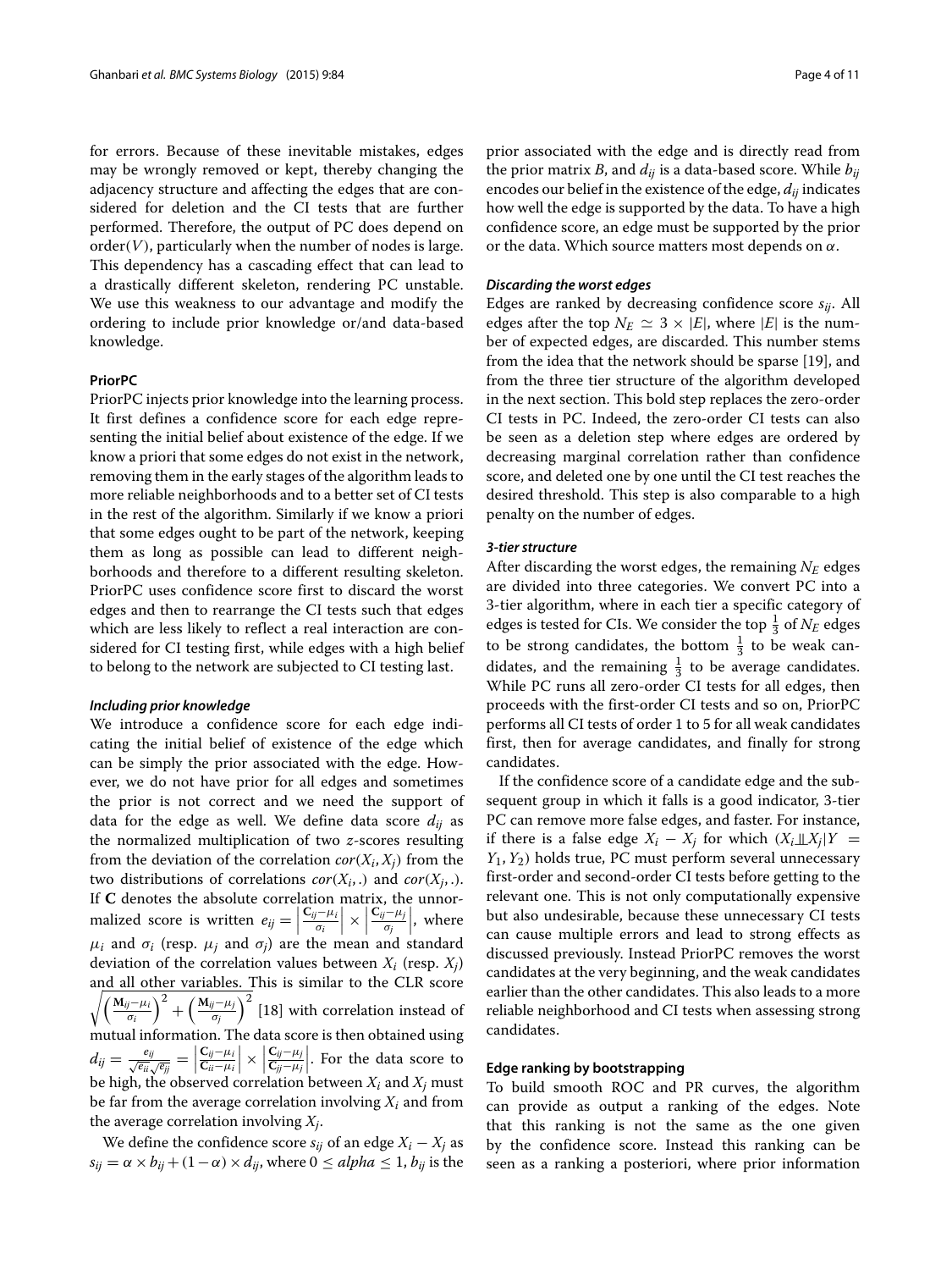and data structure have both been processed by the algorithm.

PC and PriorPC do not naturally allow for such a ranking. To remedy that issue, we have chosen to apply bootstrapping and to post-rank the edges by their frequency of appearance when running a chosen algorithm several times. *K* sub-datasets  $D_k$  are constructed from the original dataset *D* using bootstrapping (i.e. sampling with replacement) and then a chosen algorithm is applied to all *K* datasets. If *K*-fold bootstrapping is applied to PC for example, *K* networks are obtained, and an edge can appear any number of times between 0 and *K*. This number is used to create a ranking a posteriori of the edges and to produce the desired ROC and PR curves.

We set *K* to 20 for all experiments. One could use the confidence score of edges to break the ties, however we rank them lexicographically. Note that, to produce a network in the first place, a threshold for the CI tests is required. As detailed in Supplementary Material Section 2 (see Additional file [1\)](#page-9-5), this threshold was fixed to 0.1 for all experiments and optimized neither for PriorPC nor for each data set.

# <span id="page-4-0"></span>**Synthetic prior knowledge**

For each experiment and for each dataset, the prior information matrix *B* is simulated from the gold standard network available depending on the needs. To assign a true prior to an edge  $X_i - X_j$ , we check the existence of that edge in the gold standard network. If the edge is present, the prior  $b_{ii}$  is randomly sampled from  $(0.5, 1]$ , otherwise  $b_{ij}$  is randomly sampled from  $[0, 0.5)$ . To assign a non-informative prior to  $X_i - X_j$ ,  $b_{ij}$  is set to 0.5.

# **Results and discussion**

# **Datasets**

For the evaluation of the PriorPC, we used three different datasets. Two of them are from DREAM challenge. The DREAM challenge is an annual reverse engineering competition with the aim of fair comparison of network inference methods. Participants are asked to generate a network structure for each dataset with a confidence score for each edge. In the following, we explain the three datasets in more detail. Note, each dataset contains both time-series data and steady state data and we only use the steady state data. We used the gold standard of each data set to synthesize prior knowledge.

- A synthetic dataset from the DREAM4 competition [\[20–](#page-10-12)[22\]](#page-10-13). The data consists of 100 genes where any gene can be a regulator. The gold standard contains 176 interactions. The normalization was done by the DREAM organizers.
- A real dataset from the DREAM5 competition [\[21\]](#page-10-14). The data includes a compendium of microarray

experiments measuring the expression levels of 4511 E. coli genes (344 of which are known transcription factors) under 805 different experimental conditions. Normalization was done using RMA [\[23\]](#page-10-15). DREAM5 challenge also provides a gold standard mainly come from RegulonDB [\[24\]](#page-10-16) consisting of 2066 established gene regulatory interactions.

• A set of 269 expression measurements of B.subtilis genes in response to a variety of conditions [\[16\]](#page-10-8). Greenfield et al. [\[10\]](#page-10-4) normalized the data and compilated the overlapping probes into intensities and we used the data provided by them. The gold standard comes from SubtiWiki [\[25,](#page-10-17) [26\]](#page-10-18) which is repository of information for B.subtilis contains 2422 interactions.

Note that PC is not feasible for large networks with a small threshold for the CI tests and we compare PriorPC to PC-lite. PC-lite is a variation of PC that removes edges with low correlation and keeps the  $N_E$  edges with the highest correlation instead of doing zero-order tests (the step of discarding the worst edges of PriorPC), and then applies PC to these edges only. As it is shown in Supplementary Material Sections 1 and 2 (see Additional file [1\)](#page-9-5), PC-lite always outperforms PC. We set *NE* to 600, 7000, 7000 for DREAM4, *E. coli* and *B.subtilis* respectively. In addition, in the Supplementary Material Section 1 (see Additional file [1\)](#page-9-5) we compare the results of the various steps taken between PC and PriorPC in order to see the effect of each step.

# **Effect of the parameter** *α*

The value of  $\alpha$  determines the degree of influence of the prior knowledge in the ranking of the edges. While  $\alpha = 1$ means ranking the edges using prior knowledge only,  $\alpha = 0$  means using data only. Figure [1](#page-5-0) shows the performance of PriorPC for different values of  $\alpha$ . In this experiment, the prior matrix *B* contains only true priors, i.e. priors sampled in (0.5, 1] for present interactions and in [ 0, 0.5) for absent interactions.

PriorPC performs well above PC-lite, even though priors were simply sampled between  $[0, 0.5)$  or  $(0.5, 1]$ . Increasing the value of  $\alpha$  leads to a better performance. This indicates that not all of the edges are well supported by the data and therefore increasing the effect of the prior improves the algorithm. This also emphasizes the value of integrating prior knowledge where data is sparse and noisy.

Note that PriorPC with  $\alpha = 1$  does not perform perfectly. Indeed, the prior is used to reorder the CI tests, but it has no effect on the CI tests themselves. Therefore, it is not possible to reconstruct the real network unless data supports it. We provide the list of the edges of DREAM4, *E. coli* and *B.subtilis* for *alpha* = 0.5 (see Additional files [2,](#page-9-6)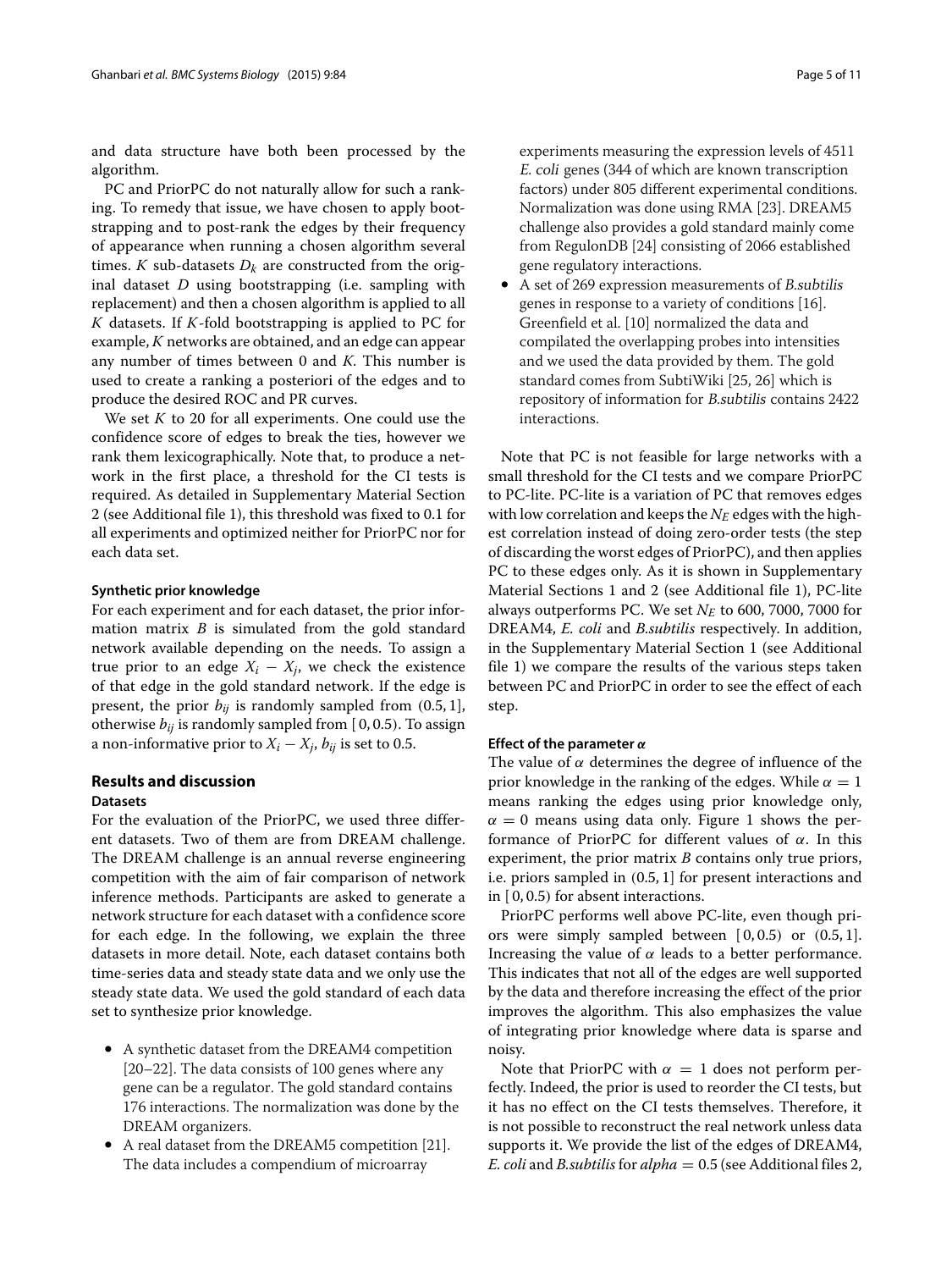

<span id="page-5-0"></span>[3](#page-9-7) and [4\)](#page-9-8). These lists can be used as input for Cytoscape [\[27\]](#page-10-19) to visualize the corresponding networks.

# **Effect of the amount of prior knowledge**

In order to assess the effect of the prior on the resulting network, the algorithm was given different amounts of prior knowledge. Initially, 5 % of the edges were randomly selected and assigned a true prior as stated in Section ["Synthetic prior knowledge"](#page-4-0). For all other edges, the prior was set to 0.5. The percentage of the edges with a true prior was then gradually increased until it reached 100 %. Figure [2](#page-5-1) shows the results for  $\alpha = 1$ .

<span id="page-5-1"></span>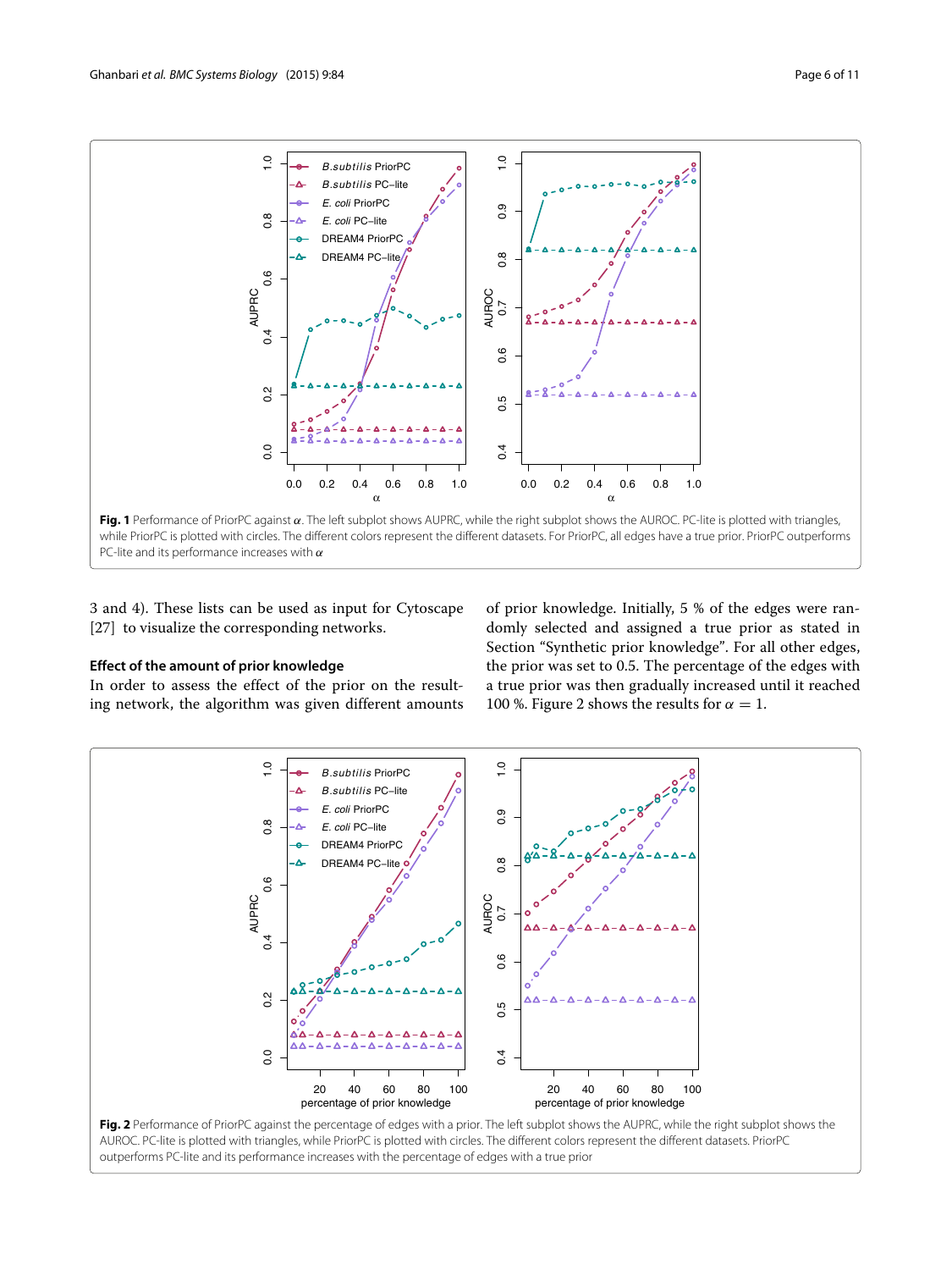Here again, PriorPC performs well above PC-lite, even though priors were simply sampled between  $(0, 0.5)$  or (0.5, 1]. For each dataset, the more prior is included, the better the network can be recovered. This indicates that PriorPC is consistent.

# **Effect of the prior knowledge on the edges without prior**

The prior, even if it is incomplete and only concerns a few edges, may influence the complete network. We refer to the edges that do not have a prior as neutral edges. To assess the influence of the prior on neutral edges, 5 % of the edges were randomly sampled and assigned a true prior. This experiment was repeated for increasing percentages, until 80 % edges were selected. The results were then compared with PC-lite but this time separately for the neutral edges and for the edges with prior. Figure [3](#page-6-0) shows the results for  $\alpha = 1$ .

The results show that for real data, parts of the network which are not subjected to the prior do not suffer from the prior. For DREAM4 data, using a high amount of prior leads to a performance decrease on the neutral edges, it is unclear why. The rest of the time, the performance is just as good as that of PC-lite.

# **Robustness to erroneous priors**

Biological prior knowledge can come from different sources including ChIP-seq data, protein-protein interaction data and literature, which can all contain false information. Methods for integrating prior knowledge should therefore be robust to errors.

In order to assess the robustness of the algorithms to erroneous prior information, a noisy prior  $b_{ij}$  was assigned to all edges. Let  $e_{ij}$  ∼  $N(0, σ)$  and  $b_{ij}$  be the true prior for the edge  $X_i - X_j$ , then  $\hat{b}_{ij} = b_{ij} - |e_{ij}|$  if  $X_i - X_j$  is a true edge and  $b_{ij} = b_{ij} + |e_{ij}|$  if  $X_i - X_j$  is not a true edge. We assigned noisy prior to all edges with various standard deviations  $\sigma$ . Clearly, the effect of the amount of noise ( $\sigma$ ) depends on the value of  $\alpha$ . Figures [4](#page-7-0) and [5](#page-7-1) show the effect of noise on the AUPRC and the AUROC, respectively, for different values of  $\alpha$ . The results indicate that PriorPC is robust to a reasonable amounts of noise. Clearly, the higher the amount of noise, the worse the performance. Naturally, the results are less sensitive to noise for smaller values of  $\alpha$ . Indeed, when  $\alpha$  is small, PriorPC is still better than PC. Based on the Figs. [4](#page-7-0) and [5,](#page-7-1) if the reliability of the prior is not well known, we recommend  $\alpha = 0.5$  because this choice leads to a gain in prediction quality up to  $\sigma = 0.15$ .

For a fair comparison, we also followed the experimental set-up given in [\[10\]](#page-10-4). 50 % of the true edges were randomly selected and were given a prior in (0.5, 1]. Then, different numbers of the remaining edges were randomly selected and given a true prior which was then flipped to introduce errors using  $b_{ij} = 1 - b_{ij}$ . The resulting AUROC and AUPRC can be seen in Supplementary Material Section 3 (see Additional file [1\)](#page-9-5) which shows that PriorPC is robust



<span id="page-6-0"></span>overall neutral edges are not negatively affected by the prior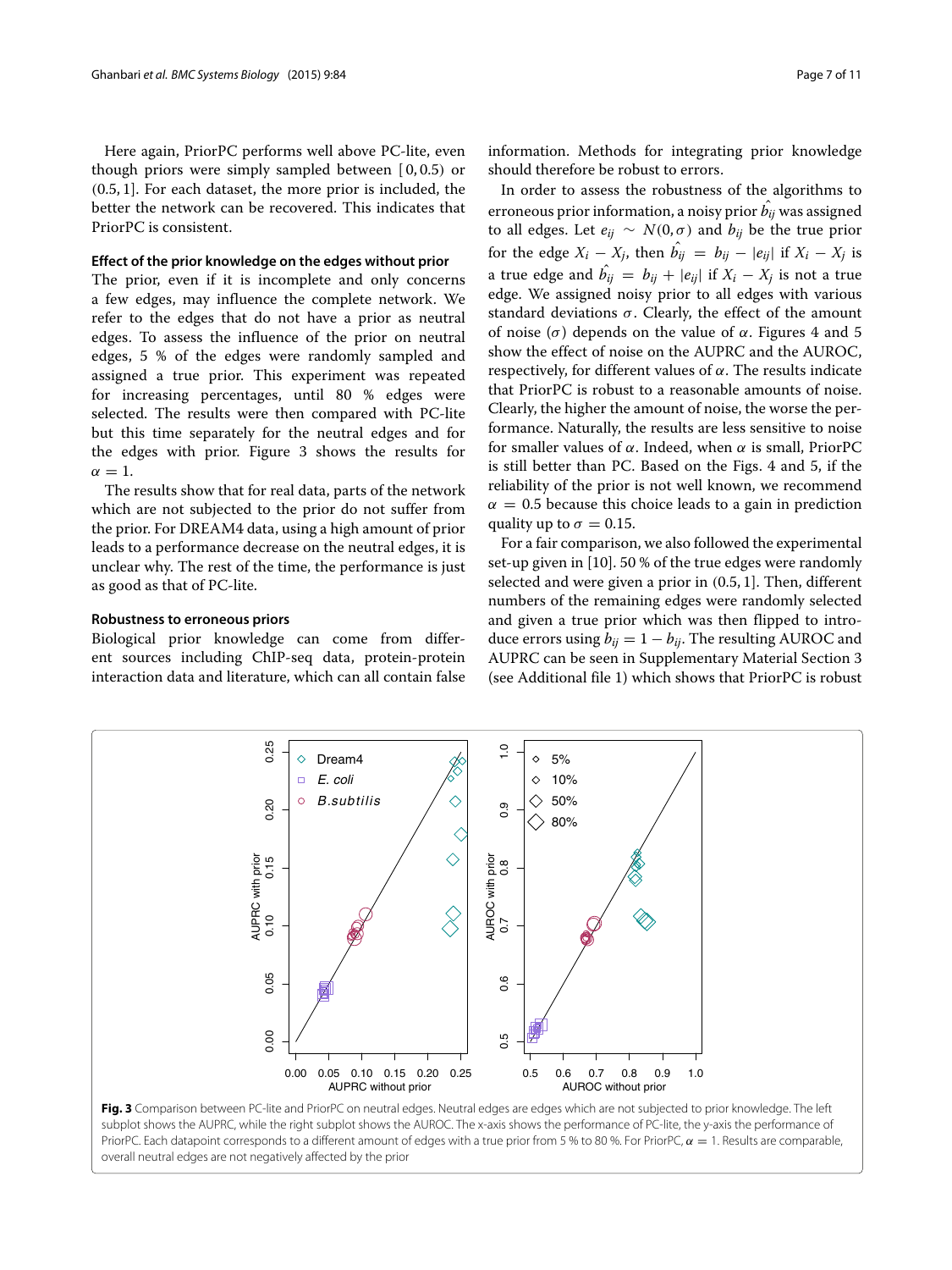

<span id="page-7-0"></span>squares for comparison. For small standard deviations, PriorPC performs better than PC-lite. This effect is not seen for large standard deviations since most priors are flipped



<span id="page-7-1"></span>**Fig. 5** Performance of PriorPC against σ for various αs in terms of AUROC. All edges have a true prior. Gaussian noise is added to all priors with various standard deviations σ. The different colors represent the result for various αs . The performance of PC is plotted in green and with full squares for comparison. For small standard deviations, PriorPC performs better than PC-lite. This effect is not seen for large standard deviations since most priors are flipped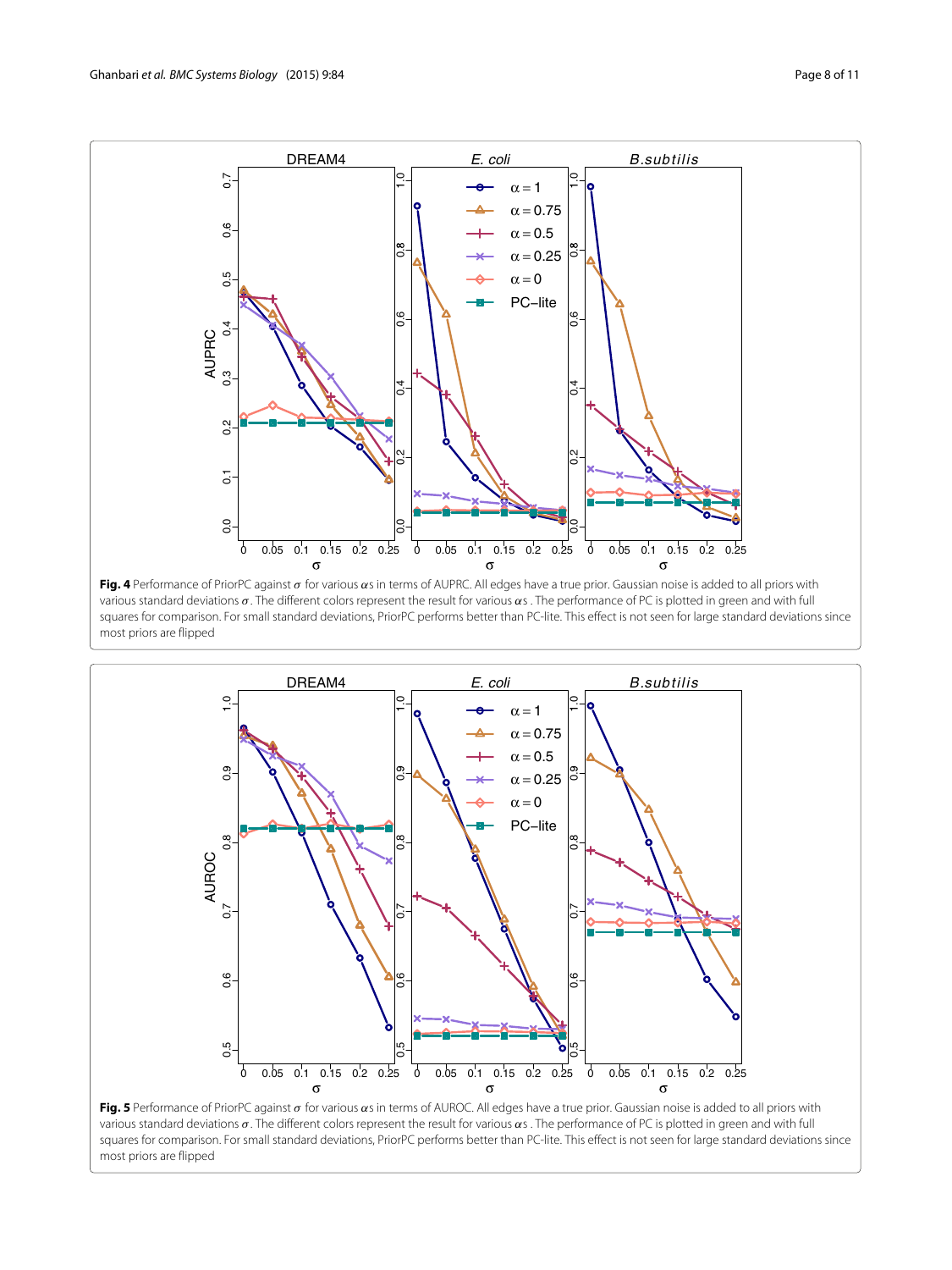to false prior up to a ratio of true priors to false priors between 1:5 and 1:10, depending on the value of  $\alpha$ .

### **Comparison of PriorPC to MEN and BBSR**

Recently published work [\[10\]](#page-10-4) suggests two methods to use prior knowledge. For both methods, they limited the number of potential regulators for each gene to the union of the 10 highest-scoring predictors based on tlCLR and all predictors with prior knowledge. The first method called MEN (Modified Elastic NET) is a modification of Elastic Net where prior knowledge is expressed as a modifier of the *l*1 constraint incurred on each single regression coefficient. This leads to less shrinkage on the regression coefficient corresponding to a putative regulation.

The second method called BBSR (Bayesian best subset regression) is based on Bayesian regression with a modification of Zellner's *g* prior. In this framework the prior on the regression coefficients follows a multivariate Gaussian distribution centered at an initial guess with the empirical covariance matrix that is scaled by a chosen factor *g*, where *g* encodes the belief about the initial guess. They extend the original formulation of *g* and define a vector with one entry per predictor to allow for different levels of confidence for different entries in the initial guess. They use a criterion based on Bayesian Information Criterion (BIC) to select the final model. Since it is not feasible to compute all regression models, they reduce the set of potential regulators to the 10 best predictors based on average expected BIC. For both methods, bootstrapping is applied in order to provide a final ranking of the edges.

BBSR and MEN take as input both steady state data and time series data and the output is a matrix with confidence level for directed edges. For a fair comparison we just take the skeleton and assign the highest confidence of corresponding directed edges to undirected edge.

The prior used in BBSR and MEN is not probabilistic, instead it is a hard score stating the strength of belief in the presence of an edge, with 1 for belief and 0 for no belief (no belief in the sense of no opinion, which is similar to a probability of 0.5). The score 1 is assigned to the edges found in the gold standard network only. The rest of the edges are assigned the score 0. The two methods are compared with their respective core methods and with state-of-the-art algorithms which do not contain any prior information. In each case, the inclusion of prior knowledge improves the accuracy of the inferred network.

We compare PriorPC to these two methods. Table [1](#page-8-0) and [2](#page-8-1) show the AUPRC and AUROC results, respectively, from MEN and BBSR for different (default) parameters corresponding to the low and high use of prior as well as the results of PriorPC for two different values of α. For the sake of comparison, we followed Greenfield et al. [\[10\]](#page-10-4): 50 % of the true interactions in the gold standard network **Table 1** Comparison of MEN, BBSR and PriorPC in terms of AUPRC

<span id="page-8-0"></span>

|                             | DRFAM4 | F. coli | B.subtilis | Using TS |
|-----------------------------|--------|---------|------------|----------|
|                             |        |         |            |          |
| MEN low                     | 0.48   | 0.201   | 0.218      | Yes      |
| MEN_high                    | 0.571  | 0.347   | 0.369      | Yes      |
| <b>BBSR</b> low             | 0.44   | 0.196   | 0.269      | Yes      |
| BBSR_high                   | 0.519  | 0.359   | 0.394      | Yes      |
| PriorPC ( $\alpha = 1$ )    | 0.328  | 0.413   | 0.392      | Νo       |
| PriorPC ( $\alpha = 0.75$ ) | 0.341  | 0.336   | 0.303      | Nο       |

For all three methods, 50 % of the edges present in the gold standard network were randomly selected and assigned a true prior (1 for MEN and BBSR, a random probability in (0.5, 1] for PriorPC). For PriorPC, α is given in brackets. MEN and BBSR also use time-series(TS) data. Results are comparable across the three algorithms

are selected and assigned a true prior (1 for MEN and BBSR, a random probability in (0.5, 1] for PriorPC).

The results show that on average PriorPC performs as well as BBSR and MEN even without the use of time-series (TS) data and merely using soft prior. Note that none of PriorPC's parameters were tuned. PriorPC is also fast and one bootstrap takes 1:08, 39:34, 6:01 min for DREAM4, *E. coli* and *B. subtilis* respectively, when  $\alpha = 1$  (3.1GHz Intel Core).

#### **Conclusion**

We presented PriorPC, a variation of the PC algorithm which uses prior knowledge. PriorPC defines a confidence score for each edge reflecting the prior knowledge. Based on this confidence score, PriorPC discards the most unlikely edges. This leads to a more reliable neighbourhood for doing the CI tests later in the algorithm. In the next step it exploits the order dependency of PC by rearranging the CI tests in order to favor less probable edges for early testing and to keep more likely edges for late testing. This dependency of PC is due to sparse and noisy data which affects negatively the performance of the CI tests. The larger the number of variables, the more impact the order has.

|              | Table 2 Comparison of MEN, BBSR and PriorPC in terms of |  |  |  |
|--------------|---------------------------------------------------------|--|--|--|
| <b>AUROC</b> |                                                         |  |  |  |

<span id="page-8-1"></span>

|                             | DREAM4 | F. coli | <b>B.subtilis</b> | Using TS  |
|-----------------------------|--------|---------|-------------------|-----------|
| MEN low                     | 0.908  | 0.768   | 0.828             | Yes       |
| MEN high                    | 0.912  | 0.776   | 0.842             | Yes       |
| <b>BBSR</b> low             | 0.872  | 0.675   | 0.791             | Yes       |
| <b>BBSR</b> high            | 0.86   | 0.719   | 0.793             | Yes       |
| PriorPC ( $\alpha = 1$ )    | 0.887  | 0.753   | 0.835             | <b>No</b> |
| PriorPC ( $\alpha = 0.75$ ) | 0.885  | 0.71    | 0.801             | No        |
|                             |        |         |                   |           |

For all three methods, 50 % of the edges present in the gold standard network were randomly selected and assigned a true prior (1 for MEN and BBSR, a random probability in (0.5, 1] for PriorPC). For PriorPC, α is given in brackets. MEN and BBSR also use time-series(TS) data. Results are comparable across the three algorithms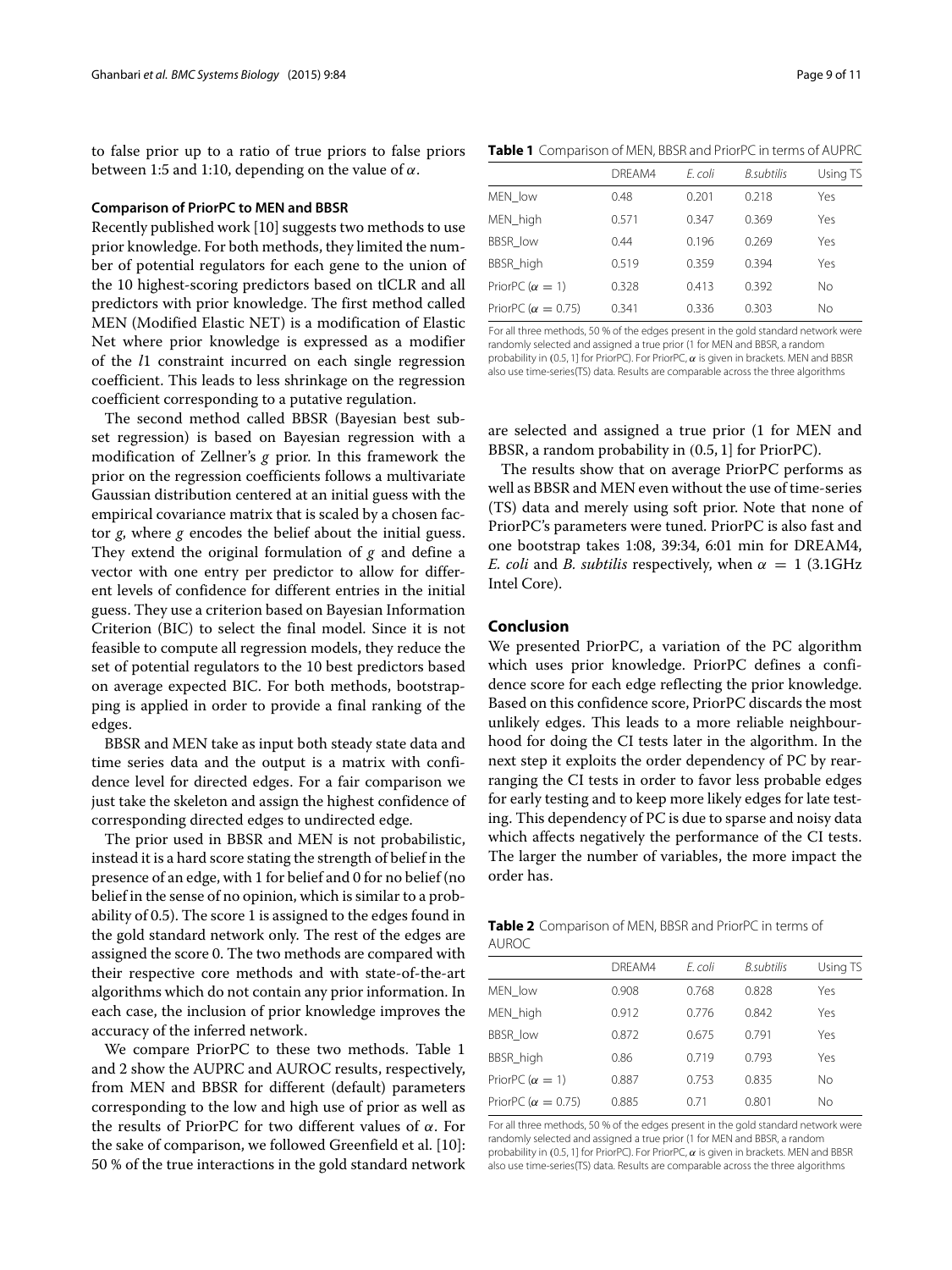PriorPC uses soft priors which assign to edges a probability of existence, rather than hard priors which give edges an existence state. We believe soft priors are more desirable as they can summarize the level of uncertainty the source associates with the edge, and the level of uncertainty associated with source itself.

PriorPC is evaluated on three different datasets. Although parameters are never tuned at any point of the experiments, PriorPC produces a significant improvement in structural accuracy over PC for every dataset at hand. This improvement consistently increases with the amount of prior. Moreover, in the presence of partial prior knowledge, the part of the network that has no prior is not badly affected by the partial prior.

The robustness of the algorithm to noise in the prior matrix, which is not avoidable in the context of biological data, was tested. The results show that in the presence of noisy priors, PriorPC still performs better than PC up to a level of noise of 0.15. This transition level depends on how strong the dependency to prior knowledge is, i.e. how high  $\alpha$  is. Similarly, if priors are flipped (i.e. false) rather than noisy, PriorPC performs better up to a ratio of true priors to false priors between 1:5 and 1:10. Again this ratio depends on  $\alpha$ . In practice, if the reliability of the available prior knowledge is questionable, it is advisable to use  $\alpha = 0.5$ . This choice leads to prediction gain for reasonable amount of noise and false prior.

PriorPC is fast and scales well while most Bayesian network reconstruction methods which use prior knowledge are not feasible for large networks. These methods are mostly in the class of score-based methods and usually involve Markov-Chain-Monte-Carlo algorithm which is computationally expensive.

Synthetic priors were generated in order to assess the algorithm. Positive priors were randomly sampled between  $(0.5, 1]$  and negative priors between  $[0, 0.5)$ . As future work, it would be interesting to see how performance changes when using real priors. Prior knowledge can be obtained from different sources including experimental data like ChIP-seq data, pathway databases such as KEGG, protein-protein interaction data and even information derived from relevant literature. All theses sources of information can be included in a prior knowledge matrix representing the aggregated belief about gene interactions.

Employing new experimental data for validation and testing of the algorithm is difficult because it would require yet another level of experimental data as a gold standard. This is why in this paper we have focused on synthetic data and on the dependence of the results under different kinds of perturbations. It remains an open question how to translate this to the real world, in that we cannot tell what noise level, e.g., a real ChIP-seq experiment would correspond to.

In this manuscript, we focused on the structure of the network and did not consider edge directionality. The accuracy of direction assignment critically depends on the structure. After a better skeleton is obtained, the second phase of the original PC algorithm can be applied to partially assign directions. It is also possible to adopt a hybrid (constraint/score) algorithm [\[28\]](#page-10-20) by first using PriorPC to obtain an estimate of the GRN structure and then use a score-based method to assign the direction and find the final network.

# **Additional files**

<span id="page-9-6"></span><span id="page-9-5"></span>**[Additional file 1:](http://dx.doi.org/10.1186/s12918-015-0233-4) Supplementary material.** ( PDF 180 KB) **[Additional file 2:](http://dx.doi.org/10.1186/s12918-015-0233-4) List of the edges for DREAM4 data with** alpha = 0.5. (TEXT 3 KB)

<span id="page-9-7"></span>**[Additional file 3:](http://dx.doi.org/10.1186/s12918-015-0233-4) List of the edges for** *E. coli* **data with** alpha = 0.5. (TEXT 82 KB)

<span id="page-9-8"></span>**[Additional file 4:](http://dx.doi.org/10.1186/s12918-015-0233-4) List of the edges for** *B.subtilis* **data with** alpha = 0.5. (TEXT 115 KB)

#### **Abbreviations**

AUROC: Area under the receiver-operating characteristic curve; AUPRC: Area under the precision recall curve; BN: Bayesian network; CI: Conditional independence; DAG: Directed acyclic graph; DREAM: Dialogue for Reverse Engineering Assessments and Methods; GRN: Gene regulatory network; PRC: Precision recall curve; ROC: Receiver-operating characteristic curve; TF: Transcription factor

#### **Competing interests**

The authors declare that they have no competing interests.

#### **Authors' contributions**

MG conceived and implemented the method and ran the experiments and drafted the manuscript. JL and MV contributed to the design of the study and edited the manuscript. All authors read and approved the final manuscript.

#### **Acknowledgements**

This work was supported by DFG-Graduiertenkolleg 1772 - Research Training Group "Computational Systems Biology" and EU-FP7 BLUEPRINT [282510].

## Received: 12 December 2014 Accepted: 11 November 2015 Published online: 20 November 2015

#### **References**

- <span id="page-9-0"></span>1. Haury AC, Mordelet F, Vera-Licona P, Vert JP. Tigress: Trustful inference of gene regulation using stability selection. BMC Syst Biol. 2012;6:145.
- <span id="page-9-1"></span>2. Schäfer J, Strimmer K. A Shrinkage Approach to Large-Scale Covariance Matrix Estimation and Implications for Functional Genomics. Stat Appl Genet Mol Biol. 2005;4(1):Article32.
- <span id="page-9-2"></span>3. Friedman N, Linial M, Nachman I. Using bayesian networks to analyze expression data. J Comput Biol. 2000;7:601–20.
- <span id="page-9-3"></span>4. Markowetz F, Spang R. Inferring cellular networks – a review. BMC Bioinf. 2007;8:5.
- 5. Karlebach G, Shamir R. Modelling and analysis of gene regulatory networks. Nat Rev Mol Cell Biol. 2008;9(10):770–80.
- 6. Emmert-Streib F, Glazko G, Gokmen A, De Matos Simoes R. Statistical inference and reverse engineering of gene regulatory networks from observational expression data. Front Genet. 2012;3(8):. doi[:10.3389/fgene.2012.00008.](http://dx.doi.org/10.3389/fgene.2012.00008)
- <span id="page-9-4"></span>7. Wang YXR, Huang H. Review on statistical methods for gene network reconstruction using expression data. J Theor Biol. 2014;362(0):53–61. doi[:10.1016/j.jtbi.2014.03.040.](http://dx.doi.org/10.1016/j.jtbi.2014.03.040) Network-based biomarkers for complex diseases.